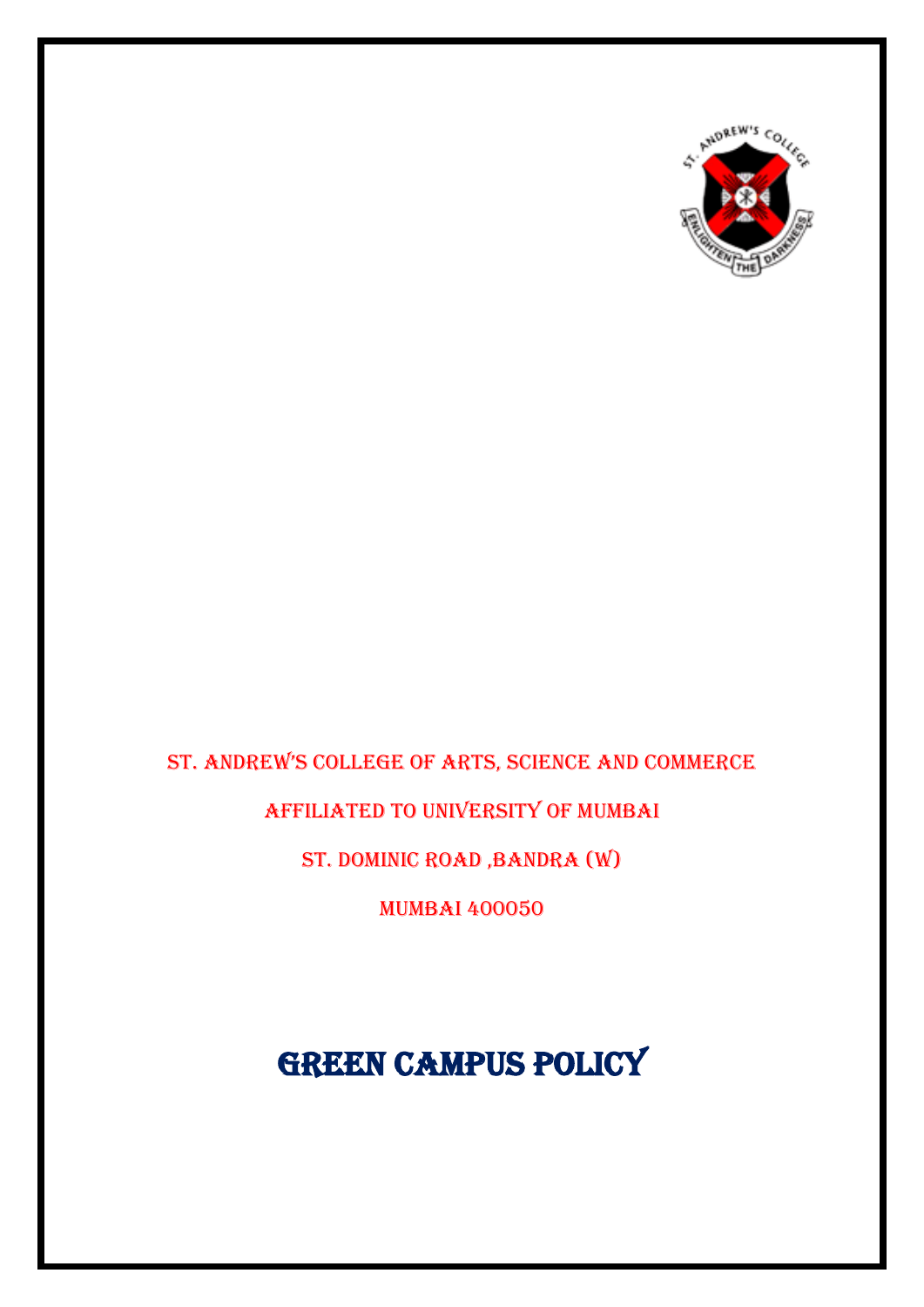#### **VISION**

The college recognizes that in pursuing its strategic objectives, in relation to research and teaching, it has a responsibility towards, and should aim to protect and nurture the environment.

By exercising proper control over all its activities the college will aim to ensure sustainable use of resources and prevent wasteful or damaging practices.

St. Andrew's College will aim to manage its operations in ways that are environmentally sustainable, economically feasible and socially responsible i.e. making the College a Green Campus where environmental friendly practices and education combine to promote sustainable and eco-friendly practices. The College is striving to develop on a self –sustainable basis in the areas of power, water and cleanliness. Therefore, this policy represents an important component of the College's broader sustainability strategy.

This document sets out the College's aims and objectives for safeguarding the environment, and details the organisation and arrangements for implementing and monitoring them.

#### AIMS AND OBJECTIVES

To promote sound environmental management policies and practices throughout the College.

To reduce and, where practicable, prevent pollution.

• To adopt targets for improving environmental performance.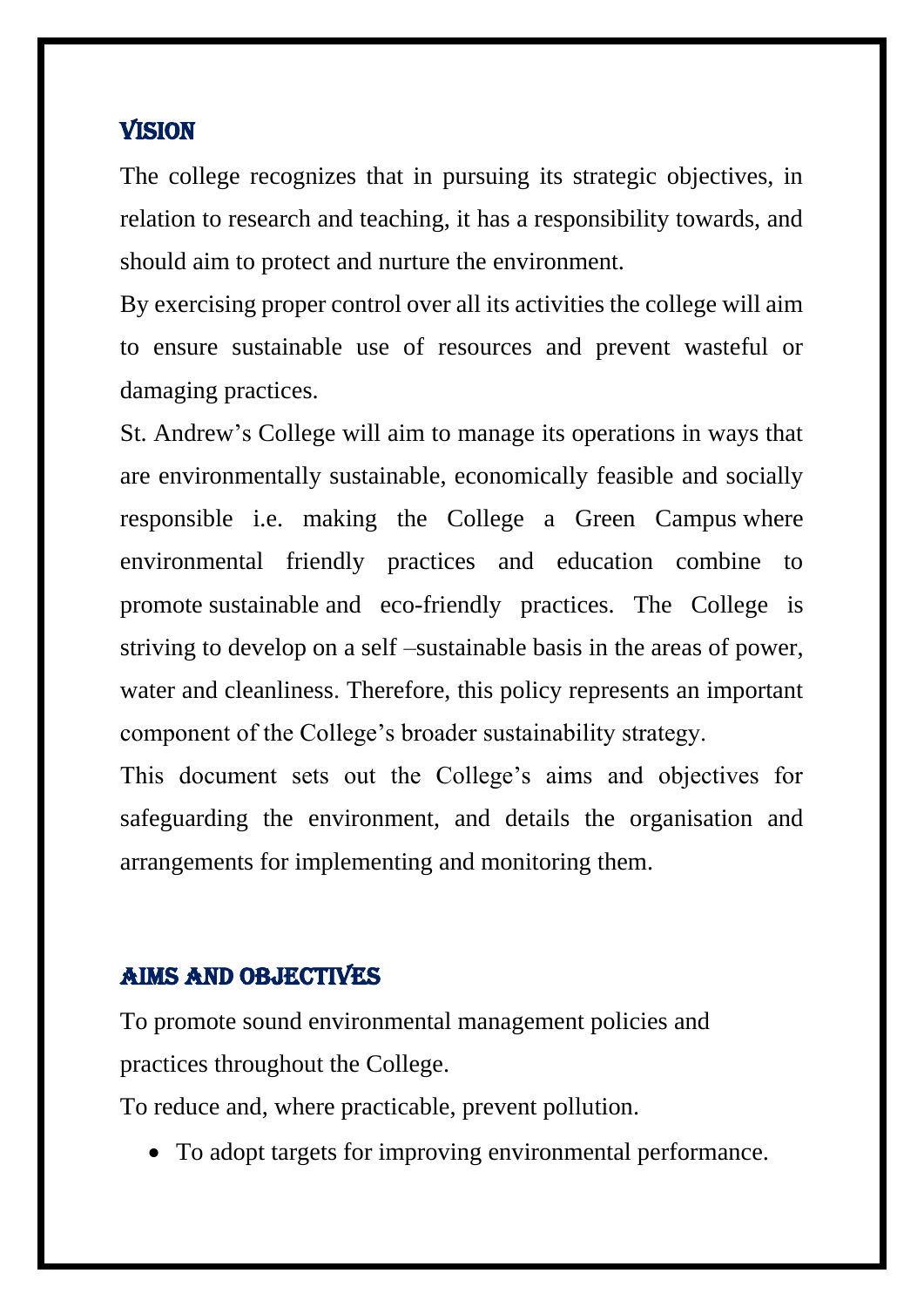• To ensure a sound understanding of current environmental performance.

### **WATER**

• To make efficient and environmentally responsible use of water, including identifying opportunities for water reuse.

## WASTE REDUCTION AND RECYCLING

- To set and achieve targets for reducing resource use.
- To increase the rate of recycling of all appropriate materials, based on life-cycle principles.
- To implement sustainable resource management practices, based on reduce, reuse and recycle principles.

# Awareness and Training

- To communicate internally and externally the College's environmental objectives and performance.
- To raise awareness among the staff and students of the College's environmental impact, activities and performance and good practice.
- To provide appropriate environmental educational programmes for staff and students.
- To encourage and facilitate feedback and suggestions on ensuring good practice.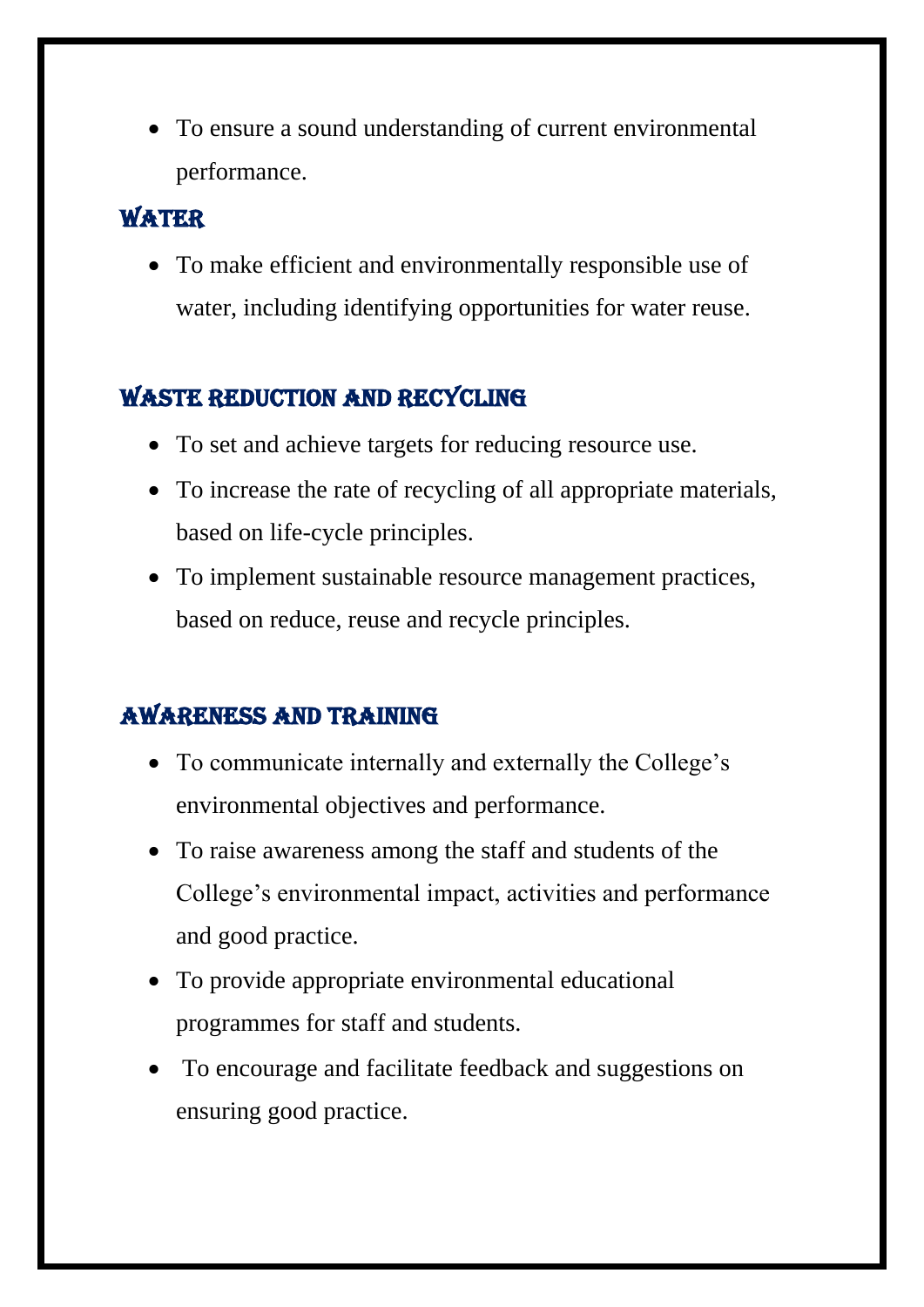#### Specific Measures that college can implement:

#### **LIGHTING**

- Most lighting on campus to be upgraded to high efficiency lighting (such as T5 fluorescent, LED technology, etc.) with electronic ballasts.
- Increased use of day lighting should be considered because use of daylight spaces decreases energy costs and may improve productivity.
- Lighting, wherever practical, should be controlled by our campus-wide energy management system (Siemens). Occupancy times, unoccupied period set-backs, and environmental parameters, as well as campus-related (and athletic) activities will be coordinated to ensure that the best possible use (or conservation) of resources is taking place.
- Install solar cells on the College rooftop.
- Reduce the brightness of computer screens.
- Turn PCs off or into stand-by mode when idle.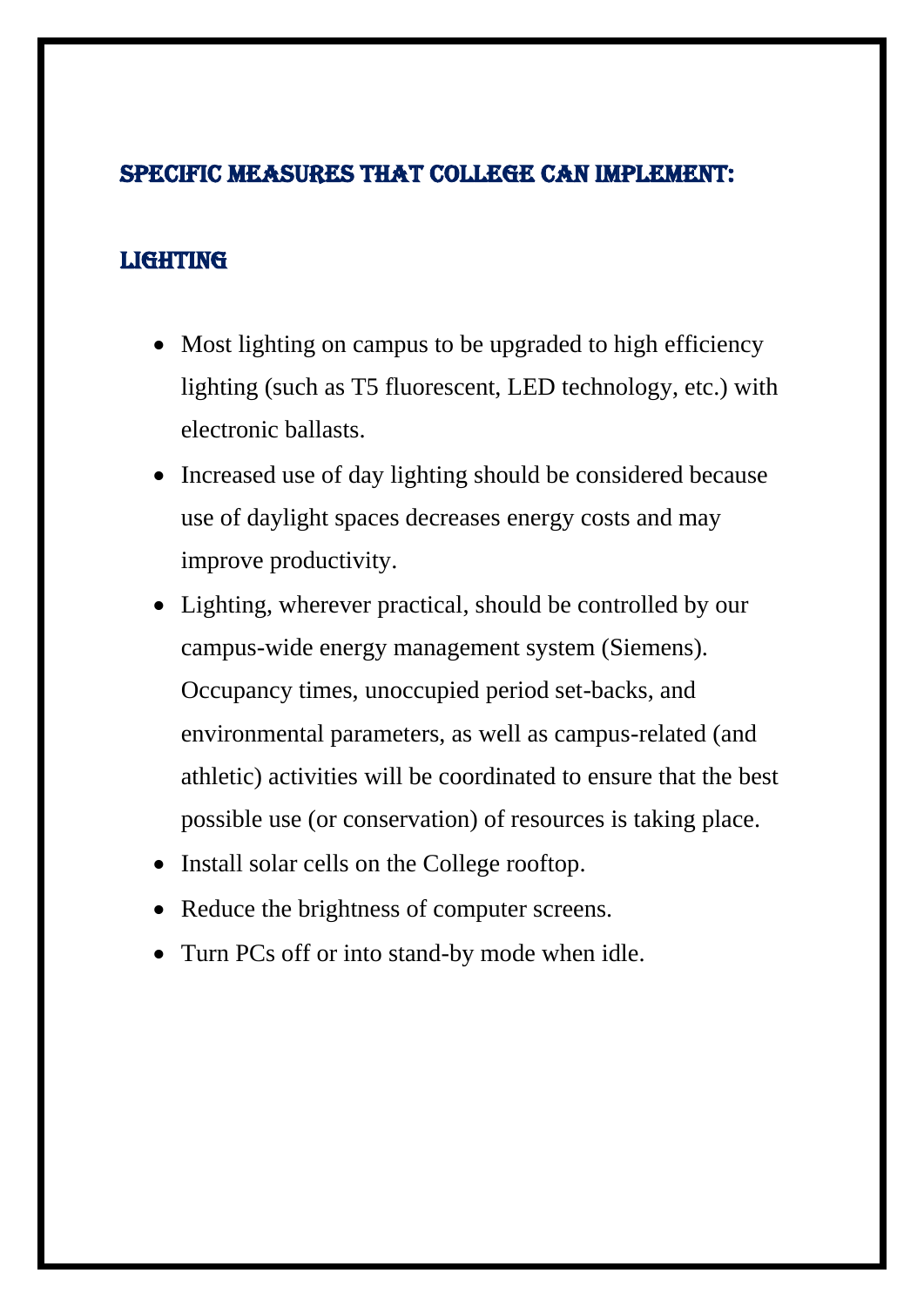#### **WATER USAGE**

- 1. Water leaks, dripping faucets and fixtures that do not shut off should be reported.
- 2. Rain-water harvesting should be implemented.
- 3. Use automated flush valves (or 2-way flush valves), waterless urinals, and flow restrictors on faucets and showers should be used in restrooms
- 4. Install water saving devices in toilets and tabs

## Reusing old water bottles

Reuse old water bottles or purchase water bottles that one can refill instead of discarding a new bottle after single use.

#### Minimize use of paper

- Maximize use of paperless technology i.e. sharing of data /Lecture notes on e-mail etc.
- Take Notes Electronically
- Introduce double-sided printing to reduce paper waste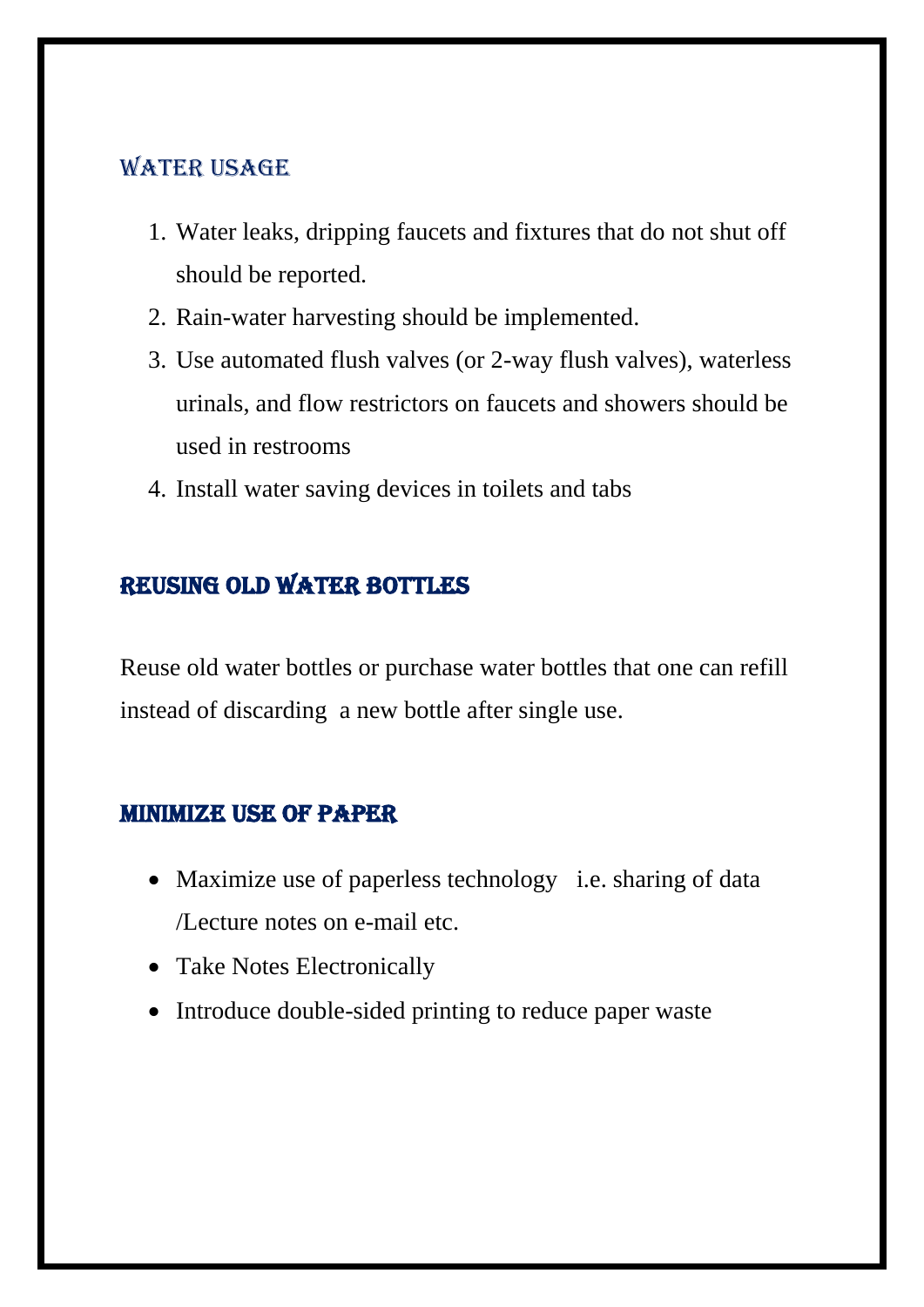#### **PURCHASING**

- Energy efficient products shall be purchased whenever possible. For examples, see the U.S. Environmental Protection Agency Energy Star products list.
- Recyclable and reusable products should also be purchased when feasible to reduce disposal costs.

### **RECYCLING**

• When economically feasible, recycling shall be expanded to include (or enhance existing programs) regarding such things as green waste (for composting), construction waste, and used office waste such as computers.

#### Recycling Stations In-College Campus

• The first step toward green college campus is to make recycling as easy as possible. Every trash bin on campus will be paired with a recycling bin for students to toss plastic bottles, paper, glass, cans and cardboard into without having to sort it all out beforehand. Using this system, the College hopes to achieve substantial waste diversion rate.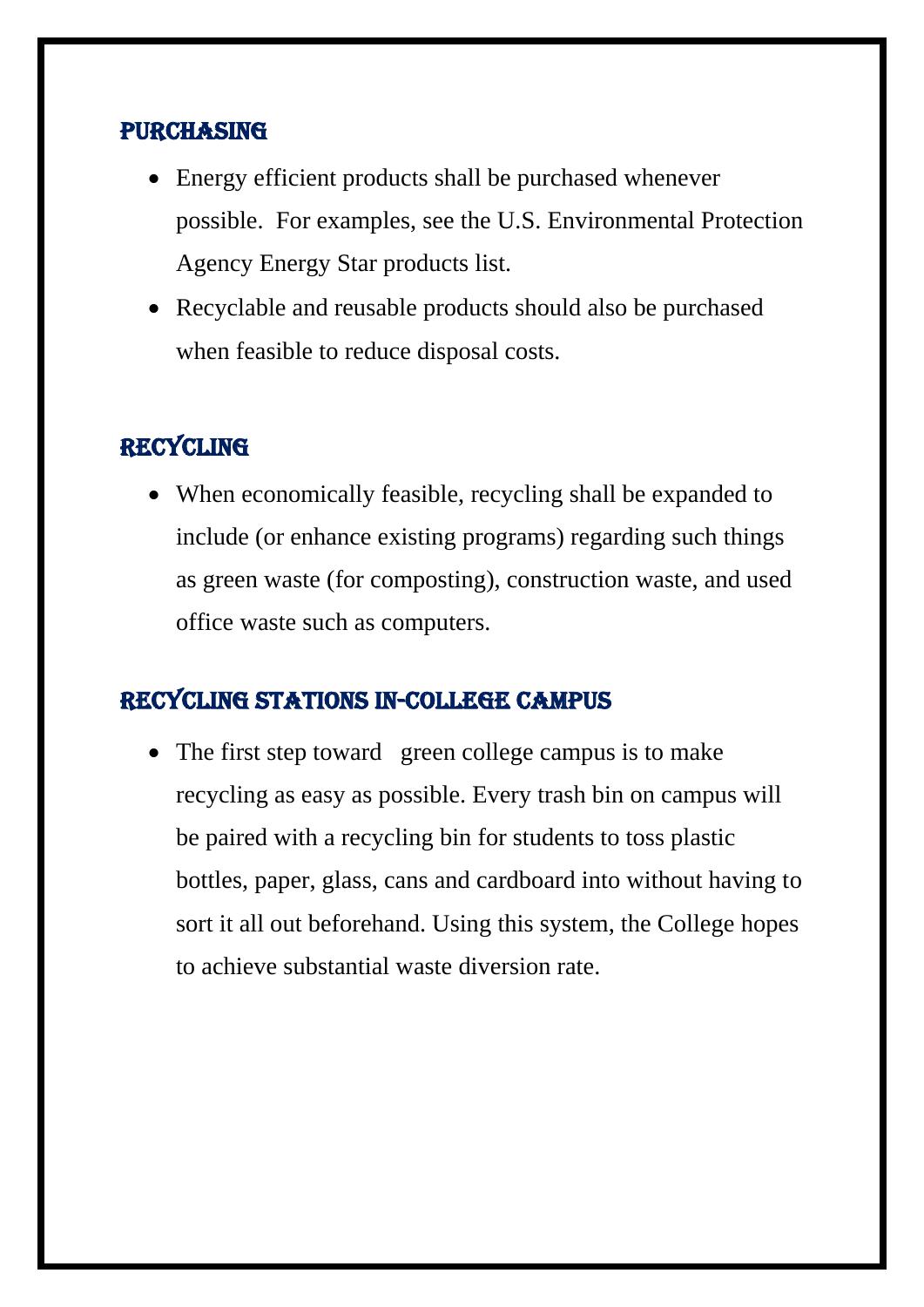### E-Waste Recycling

• College campuses are expected to have broken and outdated electronics hence collection bins for collecting e-waste oncampus will be put up at convenient places

#### Composting Program

Food waste piles up fast at College cafeteria. Composting is a "green" way to minimize the amount of food the College sends to the landfill.

• Tie ups with Recyclers who follow Green laws.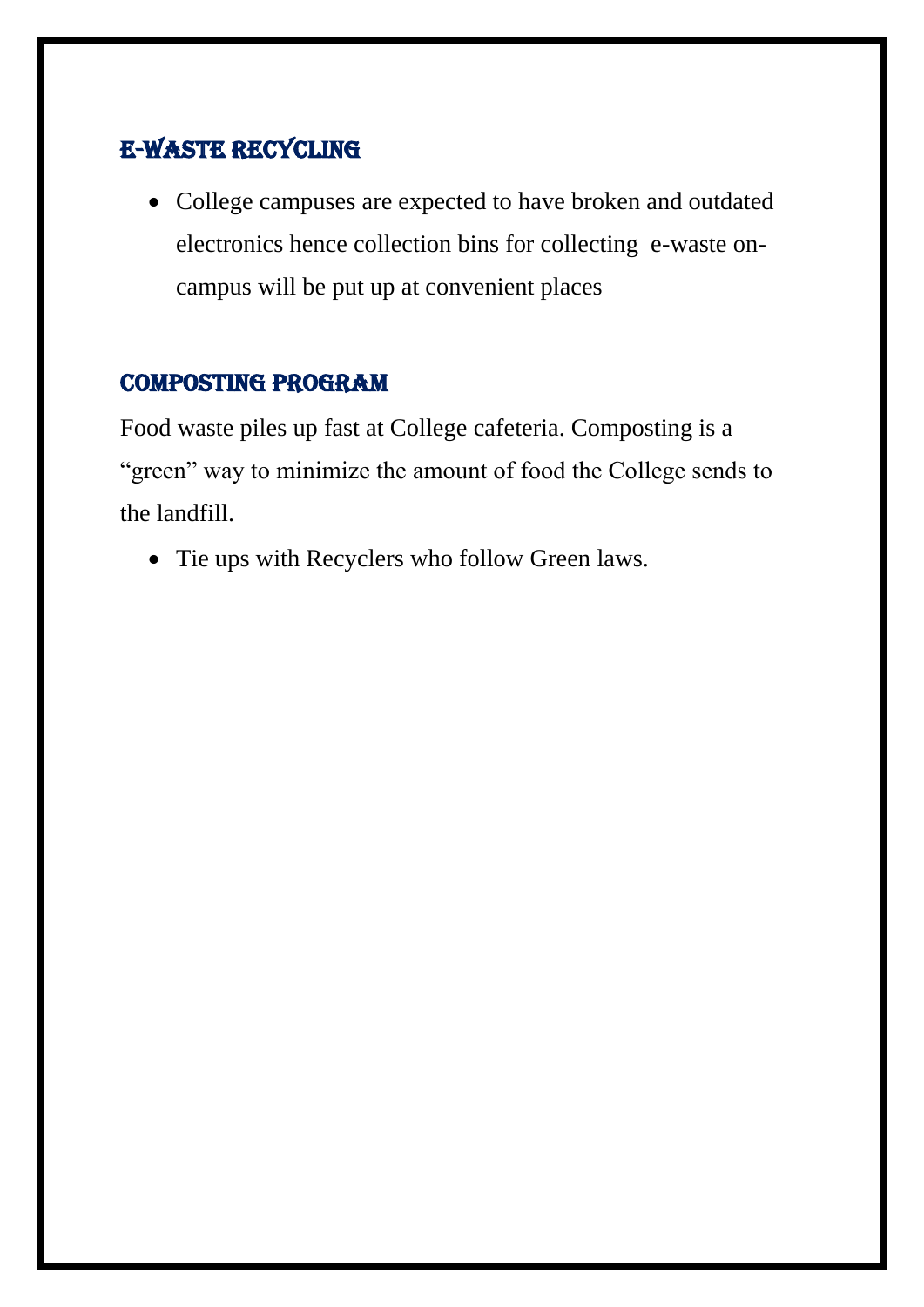### Follow-UP :

#### **Monitoring**

- No energy conservation program will be successful if progress is not monitored on a continuing basis.
- Meter readings can be used to track utility consumption, and the data can be used to locate problem areas as well as determine if conservation goals are being met.
- The college currently has most of its campus buildings metered for electric consumption, shall be metered on a "perbuilding basis"
- We consider this an important initiative since this will enhance our ability to measure progress in our conservation/operational efforts.

## **Training**

Training must be provided to ensure that both operations and service technicians have the skills and knowledge to effectively apply the technology used to achieve energy savings

#### **Education**

The staff and student cooperation and support of the energy policy are key to its success. An education program that provides information on utility costs, trends, and user impact on these costs